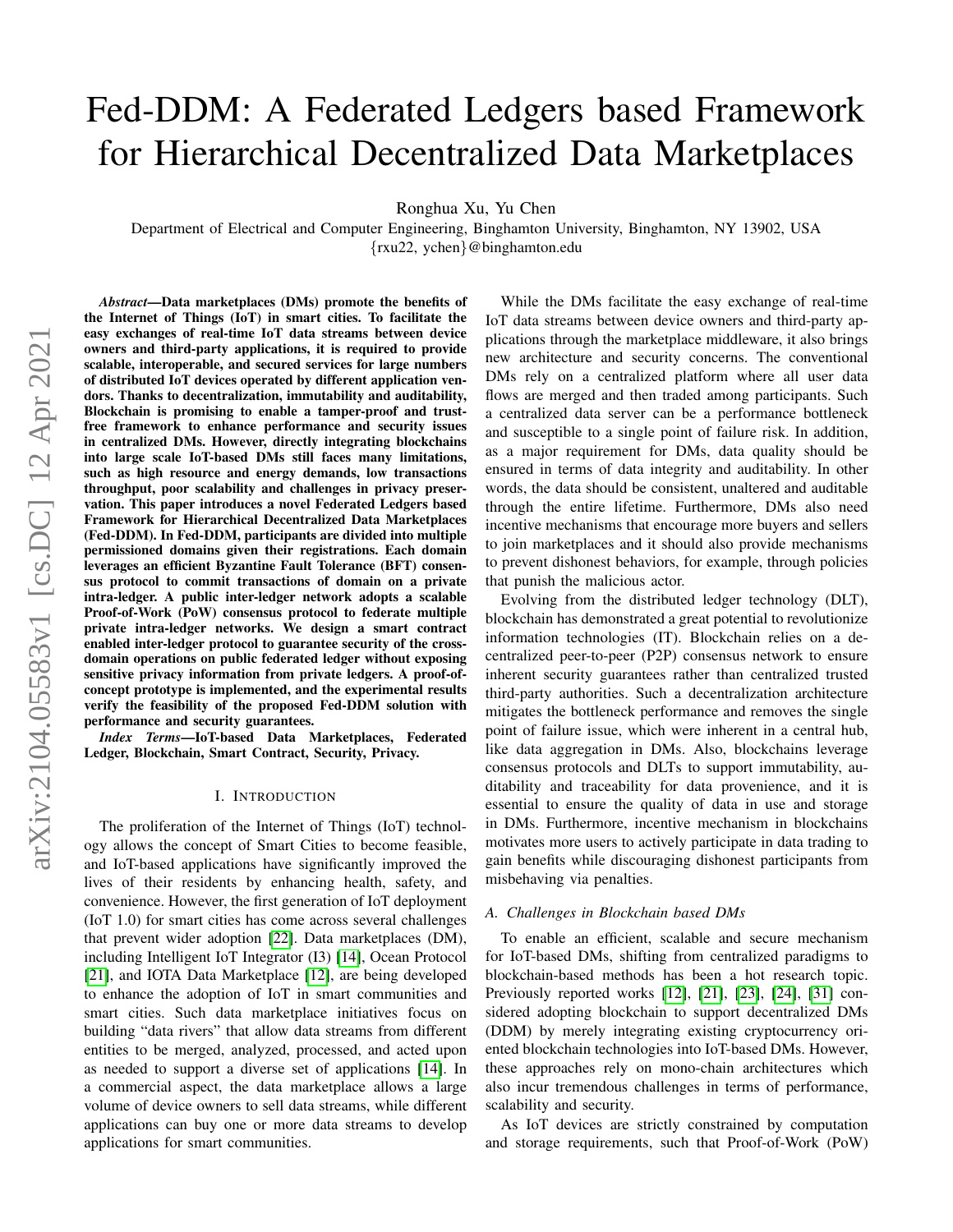[\[18\]](#page-7-7) algorithm and its variants are not affordable. Compared with PoW with high energy consumption and low throughput, Practical Byzantine Fault Tolerance (PBFT) [\[11\]](#page-7-8) demonstrates high throughout, lower latency and limited overhead, but it only allows a very limited network scalability in terms of the number of validators. Therefore, it is very difficult for a monolithic chain based DDM system to handle the blockchain trilemma [\[32\]](#page-7-9), which points out that decentralization, scalability and security cannot perfectly co-exist.

Another challenge in designing an efficient DDM framework lies in heterogeneous IoT networks. Owing to dynamics and non-standard technologies in IoT systems, large-scale practical DMs are likely to use IoT devices from fragmented domains, which are managed by different vendors to improve management complexity. To ensure performance and security, the administrator needs to accurately monitor the domain system's performance and audit the behavior of participants or devices to identify potentially malicious activities [\[25\]](#page-7-10). However, domain and devices owner could have various privacy preserving requirements, thus, directly recording sensitive information into transactions that are committed on public ledger may leak user's privacy.

# *B. Goals and Contributions*

This paper proposes Fed-DDM, a novel federated ledgers based framework for hierarchical decentralized data marketplaces. Unlike existing mono-chain based DDMs solutions, our Fed-DDM adopts federated networking framework [\[28\]](#page-7-11) and hierarchical cross-chain [\[1\]](#page-7-12) consensus mechanism to achieve high scalability and ensure security and privacypreservation of inter-domain transactions.

In Fed-DDM, each domain relies on a private intra-ledger to record transactions among its members. As each domain is a permissioned network, all data on the intra-ledger is only accessed by authorized members within the domain. Given permissioned network of a domain, an efficient Byzantine Fault Tolerance (BFT) [\[16\]](#page-7-13) based consensus protocol can be executed by validators to achieve low latency and high throughput of transactions in the synchronous network environment. Such a private blockchain managed by the local domain aims to support partial decentralization with performance and privacy preserving guarantees.

Meanwhile, multiple private intra-ledger networks are federated through a high-level and public inter-ledger network, which uses a scalable PoW consensus protocol to secure cross-domain operations under an asynchronous network environment. For cross-domain operations, our inter-ledger transactions only include checkpoints information rather than raw transactions on private intra-ledgers. Therefore, a smart contract enabled inter-ledger protocol can guarantee auditability, immutability and provenance of cross-domain operations without exposing sensitive data of private ledgers managed by domains. Such a federated ledger structure ensures scalability and security without sacrificing performance and privacy requirements of individual domains.

The remainder of this paper is organized as follows: Section [II](#page-1-0) discusses the state-of-the-art research on DDMs briefly, then reviews related work on federated ledgers. Section [III](#page-2-0) introduces the rationale and architecture of Fed-DDM, and a novel smart contract enabled inter-ledger transaction protocol is explained in Section [IV.](#page-4-0) Section [V](#page-5-0) presents prototype implementation with numerical results, and discusses performance improvements and security insurances. Section [VI](#page-7-14) concludes the paper with the future work.

# II. STATE OF THE ART AND RELATED WORK

# <span id="page-1-0"></span>*A. Decentralized Data Marketplaces*

Blockchain [\[18\]](#page-7-7) has demonstrated great potential to revolutionize the fundamentals of information technology (IT) due to many attractive properties, such as decentralization, immutability, and transparency. Decentralized Application (DApp), which is built in the form of a smart contract and deployed on a blockchain network, performs pre-defined algorithms and agreements without relying on a third-party intermediary. Blockchain and smart contracts together provide a decentralized solution to address issues in data marketplaces [\[31\]](#page-7-6).

An earlier work has explored how a DDM could be created using blockchain and other distributed ledger technologies [\[23\]](#page-7-4). The potential benefits of such a decentralized architecture are highlighted, and the preliminary work shows how key elements of such a decentralized marketplace could be implemented using smart contracts. Inspired by blockchain and containerized microservices technology, BlendSM-DDM [\[31\]](#page-7-6) is proposed as a decentralized microservice architecture for the DDM system, which is mainly to secure data exchange among different device owners and application developers. The BlendSM-DDM decouples DDM applications and security services into multiple containerized microservices rather than using a monolithic service architecture. It supports loose-coupling, fine-granularity and easy-maintenance for DDM systems.

Other marketplaces include Ocean Protocol [\[21\]](#page-7-2), IOTA Data Marketplace [\[12\]](#page-7-3) and Trinity [\[24\]](#page-7-5). Ocean is a decentralized protocol and network of artificial intelligence (AI) data/services. Ocean utilizes a smart contract called Service Execution Agreement (SEA) to handle each step in the directed acyclic graph (DAG) of computing and storage, and these SEA contracts are deployed on an Ethereum network to achieve a decentralized orchestration. IOTA is a cryptocurrency designed for the IoT industry. IoTA tangle, which is a directed acyclic graph (DAG) for storing transactions, provides a secure data communication protocol and zero fee micro-transaction system for the IoT/M2M. Trinity [\[24\]](#page-7-5) distributes the pub-sub broker using blockchain technology to prevent byzantine faults and relies on an immutable distributed ledger to ensure data persistence. Trinity is implemented using a Message Queuing Telemetry Transport (MQTT) broker running on a pluggable blockchain platform that supports multiple existing blockchain networks, like Tendermint. Trinity consumes minimal resources on IoT devices and guarantees ordering, fault-tolerance and persistence across trust boundaries.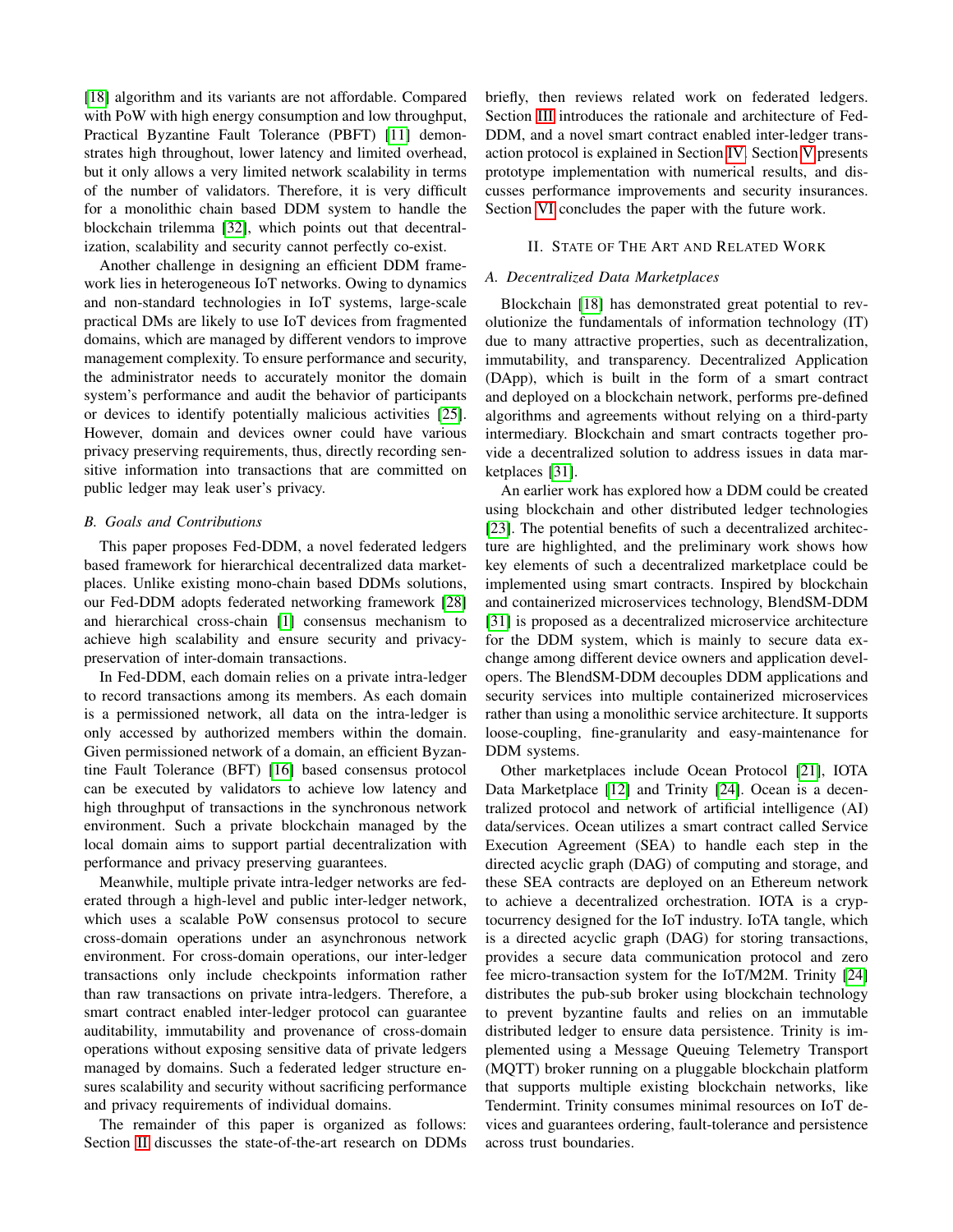Above mentioned DDM solutions are merely integrating existing cryptocurrency oriented blockchain technologies into IoT-based data marketplaces scenarios. Unavoidably they face critical challenges. Most of the earlier efforts rely on computation-intensive proof-of-work (PoW) consensus mechanisms to guarantee the network scalability and mitigate Sybil attacks [\[21\]](#page-7-2), [\[23\]](#page-7-4), [\[31\]](#page-7-6) at the cost of low throughput and high energy consumption. Trinity [\[24\]](#page-7-5) and IOTA [\[12\]](#page-7-3) demonstrate better performance in terms of throughput, latency, and overhead. However, they either rely on identity authentication or allow very limited network scalability.

Unlike the reported approaches, our Fed-DDM is based on a federated ledger framework: a scalable cross-chain mechanism that provides decentralization, immutability and auditability for hierarchical DDM applications. Compared with Trinity, which is a blockchain-enabled publish-subscribe system, Fed-DDM is aimed to build a scalable, efficient, security and privacy-preserving DDM platform.

# *B. Related Work*

The Fed-DDM system is built on top of several key ideas from prior work on federated networks and cross-chain protocols, as described below.

In general, the PoW-based Nakamoto blockchain [\[18\]](#page-7-7) provides good scalability and probabilistic finality at the cost of lower throughput and high energy consumption. Compared to PoW style blockchains, BFT based blockchain networks offer excellent performance and a deterministic finality but demonstrate limited scalability. Adopting relay technique to connect different blockchains together, cross-chain approaches [\[1\]](#page-7-12), [\[10\]](#page-7-15), [\[13\]](#page-7-16), [\[19\]](#page-7-17), [\[25\]](#page-7-10), [\[30\]](#page-7-18) expect to build a large-scale blockchain network and ensure inter-operability among multiple chains. Therefore, cross-chain mechanism provides a prospective solution to scale out blockchain systems without sacrificing performance and security guarantees.

Cosmos [\[1\]](#page-7-12) is a novel blockchain network architecture, which uses a Cosmos Hub to connect multiple independent blockchains, called zones. The Cosmos Hub is the the first zone on Cosmos and relies on a multi-asset proof-ofstake (PoS) cryptocurrency as a consensus network. While other zones are powered by a secure PBFT-like consensus protocol, like Tendermint [\[15\]](#page-7-19), to ensure high-performance, consistency and fork accountability guarantees. The Cosmos Hub and zones leverage an inter-blockchain communication (IBC) protocol to communicate with each other. Therefore, Cosmos Hub acts as a secured relay intermediate to support inter-operability between zones. Unlike Cosmos, our Fed-DDM uses PoW-like Ethereum and smart contract to build a federated ledger, which not only supports cryptocurrencybased payments, but also brings programmability to achieve non-cash transactions and complicated business logic.

Similar to Cosmos, an interactive multiple blockchain architecture is proposed [\[13\]](#page-7-16) to support exchanging information across arbitrary blockchain systems. An inter-blockchain connection model is designed for routing management and message transferring, and a cross-chain transaction protocol aims to guarantee atomicity and consistency. A router blockchain acts as an intermediate hub to transfer those transactions among private blockchains. However, privacy preservation is not considered in the cross-chain transactions scenario. In our Fed-DDM, only checkpoints of private ledgers are included in transactions for inter-ledger verifications. Thus, privacy of raw data on private ledger is guaranteed.

To address issues of single ledger in terms of increasing the storage footprint and bottleneck of parallel processing, BlockTrail [\[10\]](#page-7-15) leverages the hierarchical structure to enable a scalable and efficient multilayer blockchain solution for auditing applications. BlockTrail provides a theoretical analysis on performance and security, but cross-chain transactions processing is not discussed. To address challenges in integrating blockchain and heterogeneous IoT systems, a hierarchical blockchain architecture [\[25\]](#page-7-10) is proposed for IoT system. Each IoT subsystem is secured by its private chain, called core IoT, and a public blockchain connects several core IoTs to enable data exchange, coordination, and other important features of the whole system. Similar to the hierarchical architecture, a BlendSPS [\[30\]](#page-7-18) solution is proposed to enable decentralized security services for multidomain applications in smart public safety systems. Unlike above mentioned hierarchical blockchains, our Fed-DDM leverages a federated security mechanism and supports a privacy-preserving inter-ledger transaction protocol.

# <span id="page-2-0"></span>III. FED-DDM: RATIONALE AND ARCHITECTURE

#### *A. Prerequisites*

A DDM system could get fragmented or be hard to scale owing to system management complexity. Therefore, Fed-DDM adopts a hierarchical network paradigm consisting of a public federated network and multiple private domain networks. Each domain relies on a permissioned network management, assuming that the domain administrator is a trust oracle to maintain identity profiles for all valid nodes. Such a permissioned network provides basic security primitives, like public key infrastructure (PKI), identity authentication and access control, etc.. Following the idea of delegation, each domain chooses a small subset of the nodes within its network to jointly participate the public federated network for cross-domain data services and coordination.

We assume a synchronous network environment for each domain network such that all messages could be delivered successfully within a fixed upper bounded delay. The intraledger of a domain network is based on a BFT consensus protocol to achieve a lower latency and a higher transaction throughput. The public inter-ledger relies on a asynchronous network assumption that the upper bounded delay for delivering messages is not exist. Thus, the high-level inter-ledger network is based on a PoW consensus protocol to ensure global security and guarantee scalability.

Regarding heterogeneous platforms of IoT systems, keeping a rigid monolithic service-oriented architecture (SOA) could also hurt scalability and flexibility of system. The virtualization technology, like virtual machines (VMs) or containers, is platform-independent and could provide resource abstraction and isolation features [\[17\]](#page-7-20). Thus, Fed-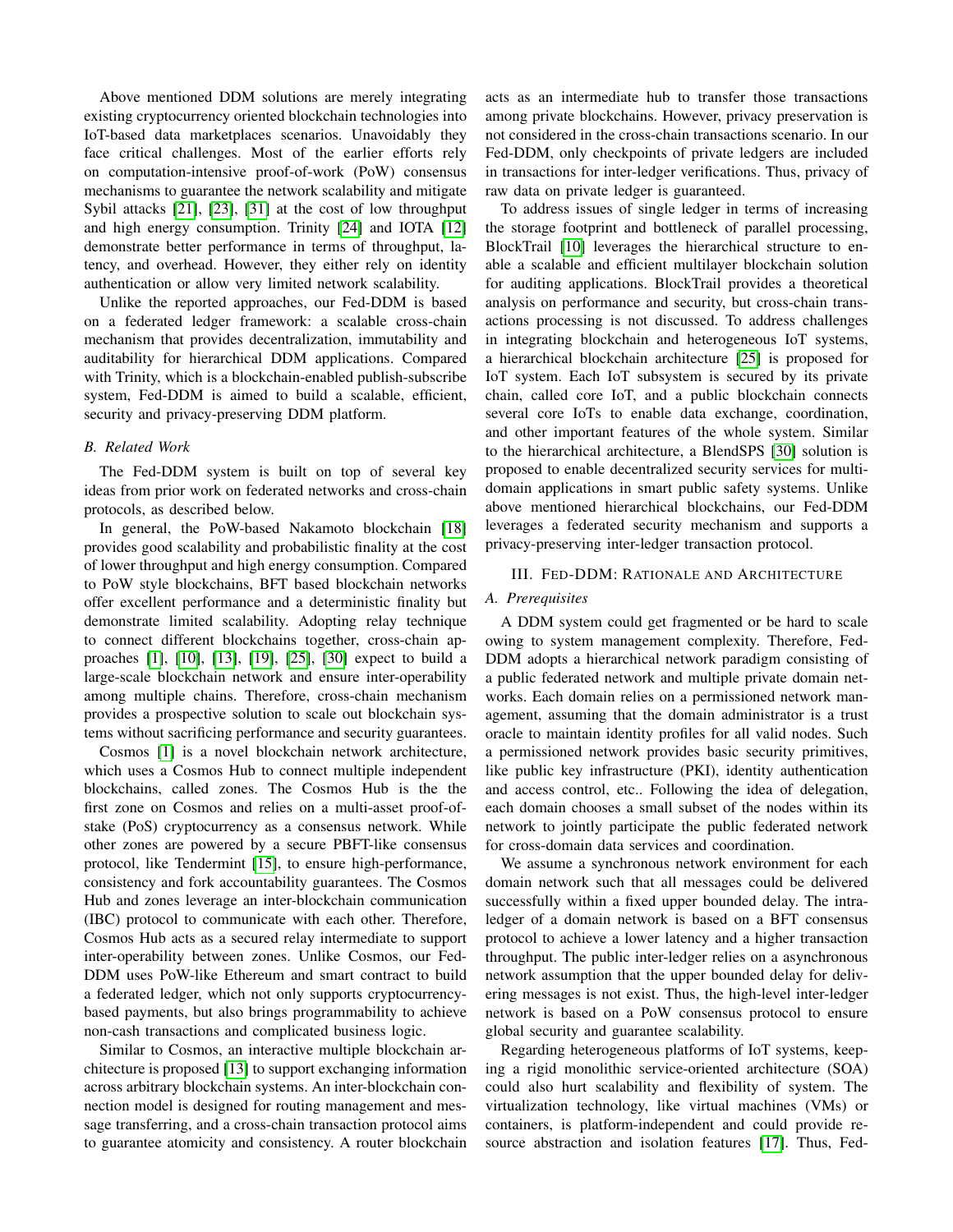

<span id="page-3-0"></span>Fig. 1. Illustration of Fed-DDM system architecture.

DDM leverages a lightweight Docker [\[2\]](#page-7-21) container technology to implement microservices-based SOA for solving the heterogeneity challenge in IoT-enabled DDMs.

# *B. System Overview*

Figure [1](#page-3-0) shows the Fed-DDM architecture consisting of (i) a *blockchain-enabled DDM services* framework that leverages microservices to support flexible, efficient and secure DDM business functions, and (ii) a *federated ledger fabric* that provides a fundamental networking and decentralized infrastructure to enhance security and privacy preserving properties for the hierarchical DDM.

*1) Blockchain-enabled DDM services:* as the lower part of Fig. [1](#page-3-0) shows, these services are considered as an intermediate services layer to bridge upper-level DDM apps and underlying blockchain network. The key elements and security features are decoupled into multiple microservices and deployed on distributed computing hosts. Following the containerized microservices architecture, each functional unit is computationally affordable on host nodes, especially for those resource-constrained IoT devices. The fine-granularity and loose-coupling features of architecture allow fast development and easy deployment among different application vendors using non-standard development. Each microservice exposes a set of RESTful web-service APIs to accept service

requests sent by DDM apps and uses its local ABIs to interact with SCs or access data on blockchains.

In DDM systems, all users (sellers and buyers) and brokers (data publishers and subscribers) must finish registration for a blockchain network, then use their blockchain account addresses as unique IDs to join the data exchange and payment activity. In general, users are light nodes that only store accounts related information and do not join consensus or mining tasks. While brokers are full nodes that enforce all operations in blockchain, like transactions propagation and blocks verification, etc..

As two basic business functions, the data payment service supports token or cryptocurrency based micro-payment protocol, and rating service is mainly to evaluate the quality of the data product by a seller and reliability of payment by a buyer. Identity verification service relies on a virtual trust zone method [\[29\]](#page-7-22) to enable a decentralized identity authorization. Access control service uses a fine-grained capabilitybased access control mechanism [\[27\]](#page-7-23) to support decentralized access authorization and verification. Through a decentralized data integrity scheme [\[20\]](#page-7-24), data integrity aims to secure data sharing among trust-less participants in Fed-DDM. To protect privacy-sensitive data, secure communications using encryption and saving a hash value of sensitive data are feasible solutions. Furthermore, properly access control policy design could effectively prevent against unauthorized access to privacy data in cross-domain scenarios.

*2) Federated ledger fabric:* the upper part of Fig. [1](#page-3-0) demonstrates the hierarchy of federated ledger fabric, in which a inter-ledger consensus network acts as a hub to interconnect multiple intra-ledger consensus networks. For a intra-ledger network, domain administrator selects a subset of the nodes as a validator committee, which executes an efficient BFT consensus protocol to maintain a private ledger of the domain. Given assumption that no more than  $f$ validators within a committee are byzantine ones, BFT consensus ensures the ultimate goal of agreement if a committee includes  $n \geq 3f + 1$  total validators. The validators of committee collect transactions sent by nodes of intra-ledger network and commit them on a private ledger managed by the domain. Enforcing a BFT consensus on a small-scale validator committee can reduce messages propagation delay and communication cost in the domain network, such that high throughput and low latency of committing transactions are guaranteed.

The whole system includes multiple fragmented domain networks, and each domain has varying account address management and private ledger status. Thus, nodes in different intra-ledger network do not directly communicate with each other. We use a PoW-based inter-ledger consensus network as a public trust-free intermediate to enable security and privacy preservation of inter-ledger transactions across heterogeneous private intra-ledger networks. Each domain administrator specifies a set of resource-rich nodes as miners to join the public inter-ledger network. The scalable PoW consensus ensures a probabilistic finality on inter-ledger transactions if majority (51%) of miners are honest.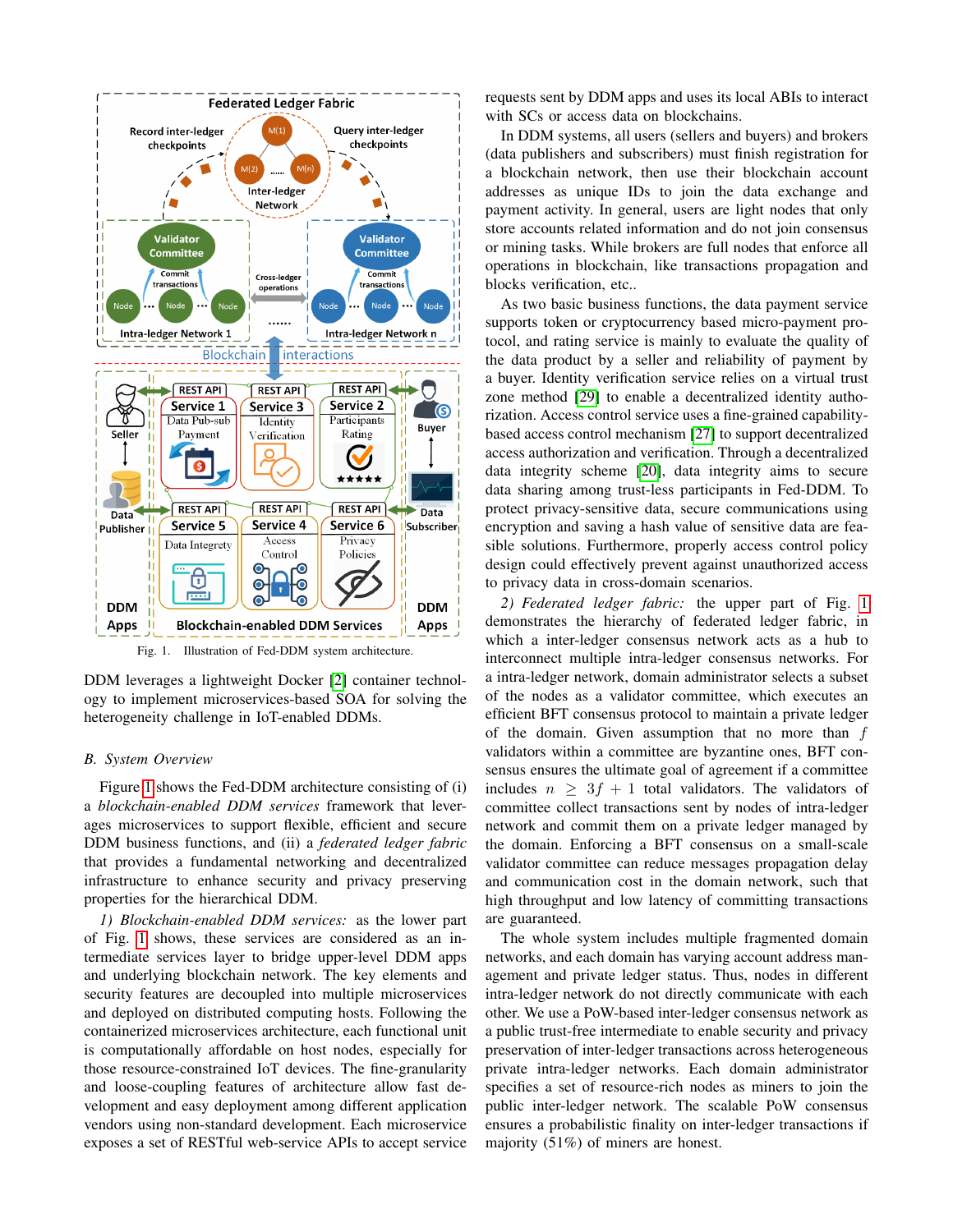

<span id="page-4-1"></span>**Intra-ledger Data** 

Fig. 2. Inter-ledger transaction data structure.

For cross-domain operations, nodes within an intra-ledger network rely on a set of miners to commit inter-ledger transactions on the inter-ledger network. Unlike the intraledger transaction that is only propagated and valid in the domain network, a inter-ledger transaction also includes the address of a inter-ledger miner in its network. Then, the miner records an inter-ledger checkpoint on the inter-ledger as a public proof, which includes the proof of intra-ledger transaction along with private ledger summary. All data on public inter-ledger are transparent such that all miners can query checkpoints from the inter-ledger.

The inter-domain transactions can be mutual verified in cross-ledger operations, as Fig. [1](#page-3-0) shows. A node can verify checkpoints of intra-ledger transactions from the different domain networks through the help of a miner within its domain. Only checkpoints are stored on the public inter-ledger, but raw transactions and intra-ledger status are protected by access control and privacy policies of the domain network. Therefore, sensitive information are prevented from being exposed on public inter-ledger network.

#### IV. INTER-LEDGER TRANSACTION PROTOCOL

<span id="page-4-0"></span>Inter-ledger transactions involve sellers and buyers from different domains without fully trust. Therefore, trust-free, auditability and traceability become critical in cross-domain data services. Each domain has full controls of data on its private ledger with different access control and privacy policies. Thus, trade-offs must be addressed between privacypreservation of intra-ledger and transparency of inter-ledger. Fed-DDM adopts a hybrid intra-ledger & inter-ledger data structure and designs a smart contract enabled inter-ledger protocol to support secure and privacy-preserving inter-ledger transactions.

# *A. Inter-ledger Transaction Data Structure*

To accomplish cross-domain operations, a seller or a buyer launches a set of sequential intra-ledger transactions within its private network, then he/she can choose a publisher or subscriber of the same domain to commit inter-ledger transactions on the public federated ledger. As publishers and subscribers also have valid blockchain accounts on the interledger network, they can delegate their sellers or buyer to



<span id="page-4-2"></span>Fig. 3. Inter-ledger transaction protocol.

record checkpoints of intra-ledger transactions on the interledger for further cross-domain data services.

Figure [2](#page-4-1) illustrates a hybrid intra-ledger & inter-ledger data structure for cross-domain data service transactions. *Broker info* is the basic data unit of inter-ledger transaction storage, which includes participants' information and data service processing status. *publisher\_id* and *subscriber\_id* store account addresses of publisher and subscriber of interledger network.  $pub\_zid$  and  $sub\_zid$  save their intra-ledger network IDs, which are also called as zone IDs. For each transaction sent by a seller or buyer, the  $tx$  only stores a reference  $tx\_ref$  pointed to the raw transaction  $Tx\_inf$ , which is recorded on the private intra-ledger.

As tx ref is a hash value with fixed length of 32 or 64 bytes, each  $tx$  has the same size even if the linked raw data  $tx$  value saves a large value or requires a complicated format. It reduces the ever-increasing data storage overhead by recording references as checkpoints rather than raw transactions on the inter-ledger. Moreover, the  $Tx\_info$  can only be accessed by authorized participants in data service exchanges. Thus, other nodes outside the domain cannot gain transaction details given solo  $tx$  on public inter-ledger, and privacy-preservation of intra-ledger is guaranteed.

#### *B. Smart Contract enabled Inter-ledger Protocol*

Leveraging a federated access control strategy [\[28\]](#page-7-11), the system administrator of each domain can deploy data service exchange smart contracts (SCs) on the inter-ledger network, and only authorized miners are allowed to update SCs. The SC utilizes a publish-subscribe service agreement mode to accomplish inter-ledger transactions among participants from different domains. Figure [3](#page-4-2) demonstrates a high-level view of inter-ledger transaction protocol, and key procedures of workflows are described as follows.

*1) Service Delegation:* At the beginning of a data service exchange task, seller (buyer) must launch a intra-transaction  $tx$  to record the requirements, like data descriptions, access privileges and payment conditions, etc.. Until the  $tx$  has been committed on the intra-ledger, seller (buyer) sends a delegation request including checkpoint data of  $tx$  to any registered data publisher (DP) (data subscriber (DS)) within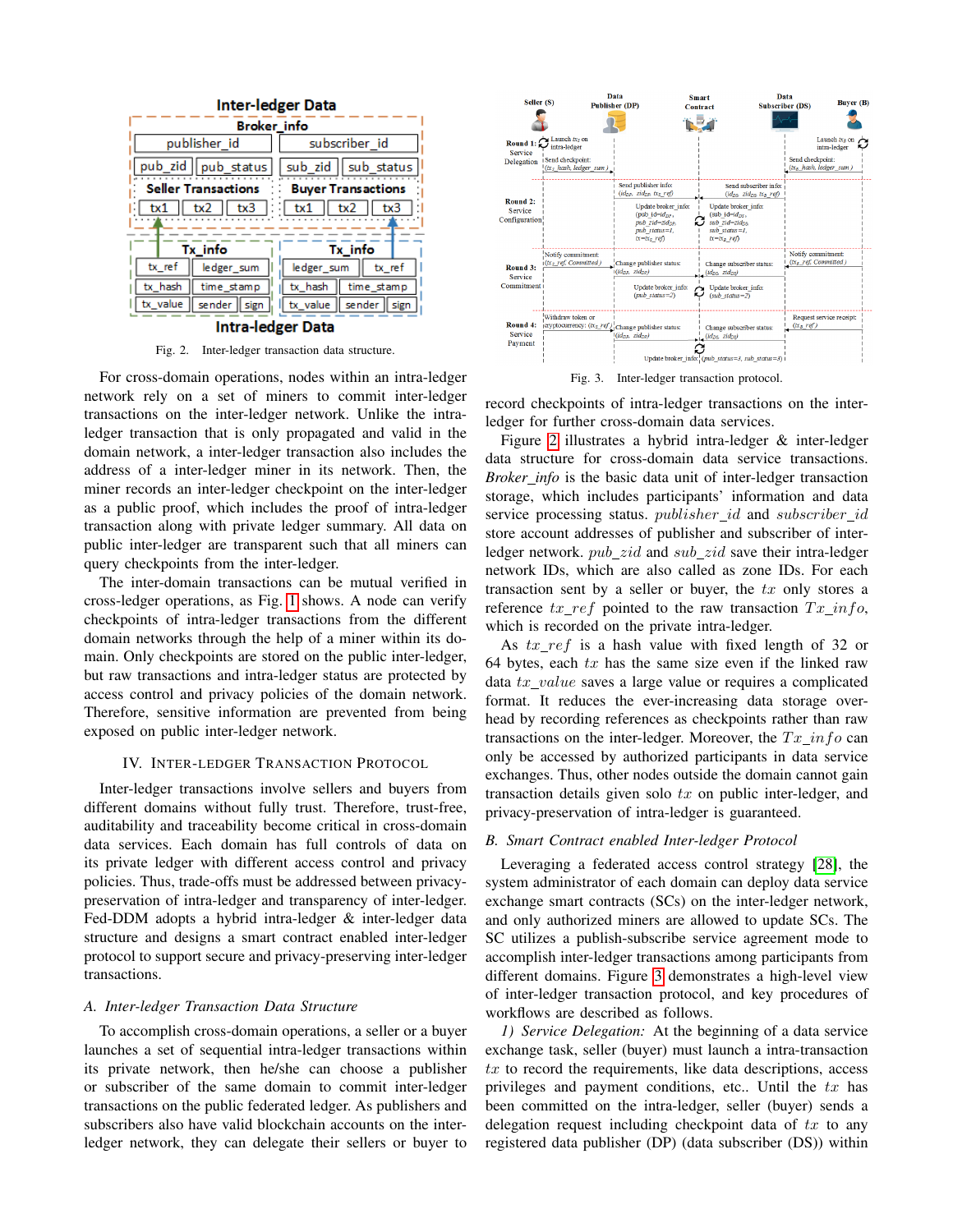the domain. After successfully verifying identity of seller (buyer) as well as its  $tx$  and ledger summary, DP (DS) sends back acknowledgement. Otherwise, a deny notification is returned.

Given an assumption that DP and DS are honest, only the crash fault scenario that original DP (DS) is off-line is considered. As a sequential delegation list is used by the federated access control, a seller (buyer) can choose next available miners in the delegation list as DP (DS) if the original DP (DS) fails to serve operations. Then the system administrator can update broker information of SC with new DP (DS) accordingly. This rule is enforced during the entire lifetime of the inter-ledger transaction protocol.

*2) Service Configuration:* As DP and DS are also authorized miners on the inter-ledger network, they can update the the broker information on SCs to finish service configuration. The service configuration allows DP (DS) to delegate a seller (buyer) for data service proposal and negotiation. If no SC can meet the requirements, DP (DS) chooses an empty SC to propose a sell (purchase) request. Otherwise, DP (DS) selects an optimal SC with initial broker information, then updates publisher (subscriber) related data fields of SC accordingly. Because DS is the actual payee of  $tx$  sent by buyer, DS also deposits token or cryptocurrency from the buyer into the account of SC, which acts as a trust-free intermediate to support a cross-domain payment. Finally, the broker data of SC are sent back to the seller (buyer) as checkpoints, which are used for cross-domain operations.

*3) Service Commitment:* Service commitment round is triggered only if the seller has delivered data service and the buyer is ready for payment. The seller (buyer) simply sends a notification to DP (DS) for service commitment. If both  $pub\_status$  and  $sub\_status$  of SC are 1, then DP (DS) changes the broker's status to *committed* and sends back a response. Otherwise, DP (DS) denies the service commitment by returning error messages to the seller (buyer). Only if both DP and DS have successfully changed the broker status to committed, procedures of data service protocol can move forward to the payment round.

*4) Service Payment:* A service payment starts if a seller sends a withdraw request to DP or a buyer retrieves a service receipt from DS. After receiving requests, DP (or DS) changes broker status on SC, which also automatically triggers procedure of transferring balance of SC account to DP. Thanks to atomicity of procedures in SC, secure interledger balance transfer and correct broker status update are guaranteed. Because DP is the actual payer of  $tx$  sent by seller, token or cryptocurrency will be transferred from DP to seller within the domain network.

# V. EXPERIMENT AND EVALUATION

#### <span id="page-5-0"></span>*A. Prototype Implementation*

To verify the proposed Fed-DDM scheme, a proof-ofconcept prototype is implemented in Python. We adopt Flask [\[4\]](#page-7-25), which is a light micro-framework for web-service application, to expose a set of RESTful APIs for FEd-DDM applications. All cryptographic functions are developed on



<span id="page-5-2"></span>Fig. 4. Processing time of security services on different platforms.

the foundation of standard python lib cryptography [\[6\]](#page-7-26), like using RSA for key generation and digital signature, and using SHA-256 for all hash operations. To simulate inter-ledger transactions based on a hierarchical blockchain system, we use Ethereum [\[3\]](#page-7-27) to setup a inter-ledger network, and two intra-ledger networks are built on Tendermint core [\[8\]](#page-7-28). We use Solidity [\[7\]](#page-7-29), which is a contract-oriented and high-level language, to develop smart contracts.

Table [I](#page-5-1) shows configuration of devices. For a private Ethereum network, six miners are deployed on six separate desktops and other devices work as non-miners. All devices use Go-Ethereum [\[5\]](#page-7-30) as client applications to interact with Ethereum network. Each Tendermint enabled intra-ledger network includes 10 validators, and each validator is hosted on a Raspberry Pi (RPi). All devices in testbed are connected through a local area network (LAN).

<span id="page-5-1"></span>

| CONFIGURATION OF EXPERIMENTAL DEVICES. |                                               |                                            |  |  |
|----------------------------------------|-----------------------------------------------|--------------------------------------------|--|--|
| <b>Device</b>                          | Dell Optiplex-7010                            | Raspberry Pi 4 Model B                     |  |  |
| <b>CPU</b>                             | Intel Core TM $i5-3470$ (4)<br>cores), 3.2GHz | Broadcom ARM Cortex<br>A72 (ARMv8), 1.5GHz |  |  |
| <b>Memory</b>                          | 8GB DDR3                                      | 4GB SDRAM                                  |  |  |
| <b>Storage</b>                         | 350G HHD                                      | 64GB (microSD card)                        |  |  |
| OS                                     | Ubuntu 16.04                                  | GNU/Linux<br>Raspbian<br>(Jessie)          |  |  |

TABLE I

### *B. Performance Evaluation*

To evaluate the performance of the FEd-DDM prototype, key security functions, like identity authentication, access control, broker and transaction verification, are encapsulated into multiple containerized microservices units. The four types of security services are deployed on four desktops and four RPis separately, and each machine only runs a single containerized service unit. The cost of message encryption and decryption are not considered during the test.

*1) Computation Overhead:* To evaluate computation overhead of security services on host machines, one-hundred Monte Carlo test runs have been done in total given test scenario that a client sends one transaction per second (TPS) to a microservice unit. Figure [4](#page-5-2) shows average processing time of security services in Fed-DDM on desktop and RPi benchmarks. The verifying raw transaction is performed by authorized nodes of a domain network, and it relies on a set of efficient Application BlockChain Interface (ABCI) [\[8\]](#page-7-28) to query intra-ledger transactions from a private Tendermint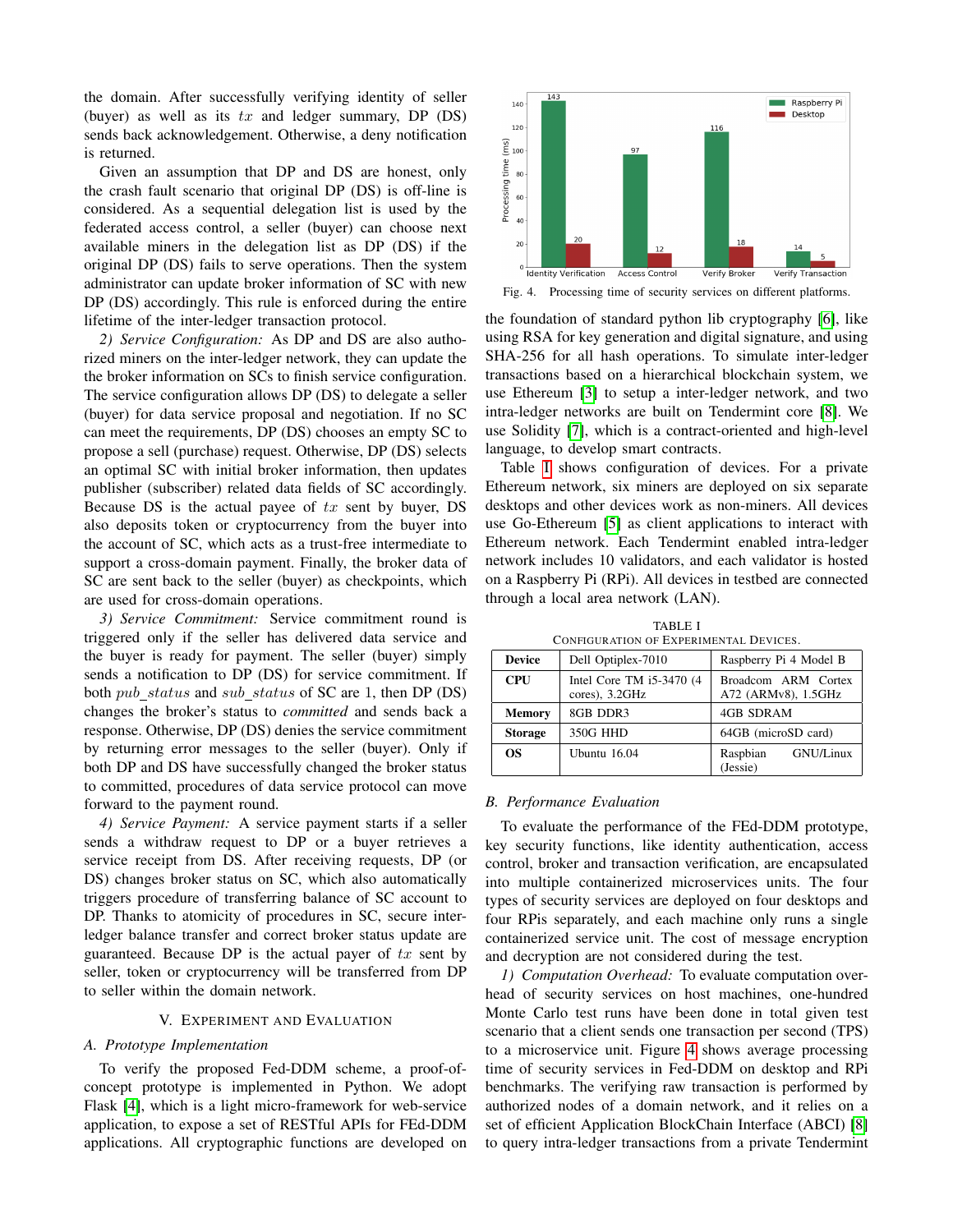

<span id="page-6-0"></span>Fig. 5. Time latency for committing transactions.

network. Given execution on the same machine, verifying transaction requires less processing time than SC enabled security services. Thus, it is affordable on resource limited IoT devices working on the intra-ledger network.

Owing to high computation resource required by smart contract operations on Ethereum Virtual Machine (EVM) [\[3\]](#page-7-27), running SC enabled security services on RPi incurs much more time latency than executing the same tasks on desktop. However, miners and non-miners working on inter-ledger network are powerful devices, like desktops or edge servers, which only bring limited overhead (about 20 ms). Compared with calculated average network delay of delivering messages (about 200 ms), time latency incurred by security services is acceptable in the inter-ledger environments.

*2) Transaction Latency:* As a key performance metric of blockchain network, transaction  $(tx)$  committed time is closely related to block confirmation time influenced by the consensus protocol. For the inter-ledger network, a desktop simulates DP (DS) launches transactions to update broker information on Ethereum. Regarding intra-ledger network, a RPi simulates seller (buyer) which records intra-ledger transactions on Tendermint. We conducted 100 Monte Carlo test runs and evaluated the end-to-end time latency that is how long a tx can be finalized on its blockchain.

Figure [5](#page-6-0) shows the distributions of time delay for committing transactions given different blockchain networks. Each green bar indicates standard deviation (std) with a mean represented by red dot, and the gray line shows whole data range with the black star as median point. Thanks to an efficient BFT consensus protocol used by Tendermint, mean of intra-ledger  $tx$  committed time is 1.6 s with small deviation (0.146 std). Such a low and stable transaction latency is suitable for time sensitive scenarios in domain network. Ethereum relies on a probabilistic PoW consensus, which has variable block confirmation time. Thus,  $tx$  committed time in inter-ledger network is varying with large deviation (2.926 std). As inter-ledger is mainly to guarantee auditability and payment for corss-domain operations, and it does not need strong synchronization and consistency required by intra-ledger. Therefore,  $4.5$  s mean of  $tx$  committed time is acceptable for inter-ledger transactions.

*3) Comparative Evaluation:* Table [II](#page-6-1) provides a comparison of running Fed-DDM system by committing interledger and intra-ledger transactions. We calculate  $tx$  rate  $tx/s$  to evaluate transactions throughput, which indicates how many  $tx$  can be processed per second. Ethereum block size

TABLE II COMPARATIVE EVALUATION OF RUNNING FED-DDM.

<span id="page-6-1"></span>

|                    | Inter-ledger | Intra-ledger |  |
|--------------------|--------------|--------------|--|
| $tx$ rate $(tx/s)$ | 126          | 625          |  |
| CPU usage $(\% )$  | 100          | 32           |  |
| Memory usage (MB)  | 1.200        | 70           |  |
| $Gas/tx$ (Ether)   | 0.001        |              |  |

is bounded by how many units of gas can be spent per block, which is known as the block gas limit [\[9\]](#page-7-31). Given the maximum block size (12,000,000 Gas) and the base cost of any transaction (21,000 Gas, that is accessed at July 20, 2020), each block in Ethereum can include around 571 transactions. Thus, tx rate is  $(571/4.5) \approx 126$  tx/s under interledger network. Tendermint specifies the fixed 1MB block size and 1 KB per transaction such that a block can store the maximum of 1000 transactions. Therefore,  $tx$  rate of intraledger is  $(1000/1.6) = 625$  tx/s, which is promising to meet high throughput requirement of domain networks.

Regarding resource consumption, we use "top" command to monitor CPU and memory usage on desktop (Ethereum miner) and RPi (Tendermint validator). The computation intensive PoW mining algorithm used by Ethereum almost occupies full CPU capacity and consumes about 1.2GB memory. Therefore, huge computation cost prevents resource constrained IoT devices from running as miners in inter-ledger network. Unlike Ethereum, Tendermint uses a lightweight BFT consensus algorithm to achieve efficiency in CPU and memory usage. Thus, it is suitable for deploying validators on IoT devices to maintain intra-ledger network.

In Ethereum networks, a transaction commitment requires gas that is paid to miners as rewarding. The average gas fee for each transaction is 0.001 Ether, which amounts to \$1.23 given the Ether price in the public Ethereum market (\$1233.67/Ether at Jan 22, 2021). Compared with Ethereum, Tendermint is a permissioned network without requiring transaction fees that are associated with any type of currency. Therefore, intra-ledger transactions do not introduce additional financial cost. Each domain relies on its own incentive mechanism to encourage more participants to join intra-ledger network and gain benefits.

#### *C. Security Analysis*

We assume that an adversary has limited capacity and is subject to the usual cryptographic hardness guarantees. Thus, the security properties of the Fed-DDM system relies on the security of hybrid intra-ledger and inter-ledger consensus network. Given assumption that an adversary could control no more than  $f$  byzantine validators in an intra-ledger network including total  $n \geq 3f + 1$  validators, BFT consensus protocol can guarantee *safety*, which requires all  $2f + 1$ honest validators to agree on a same total order of blocks on local distributed ledger. As BFT leverages voting procedures to finalize blocks in synchronous network environments, a *liveness* property is achieved by committing all valid transactions within the consensus round. As a trade-off, relying on a pre-fixed validators committee to maintain intra-ledger is